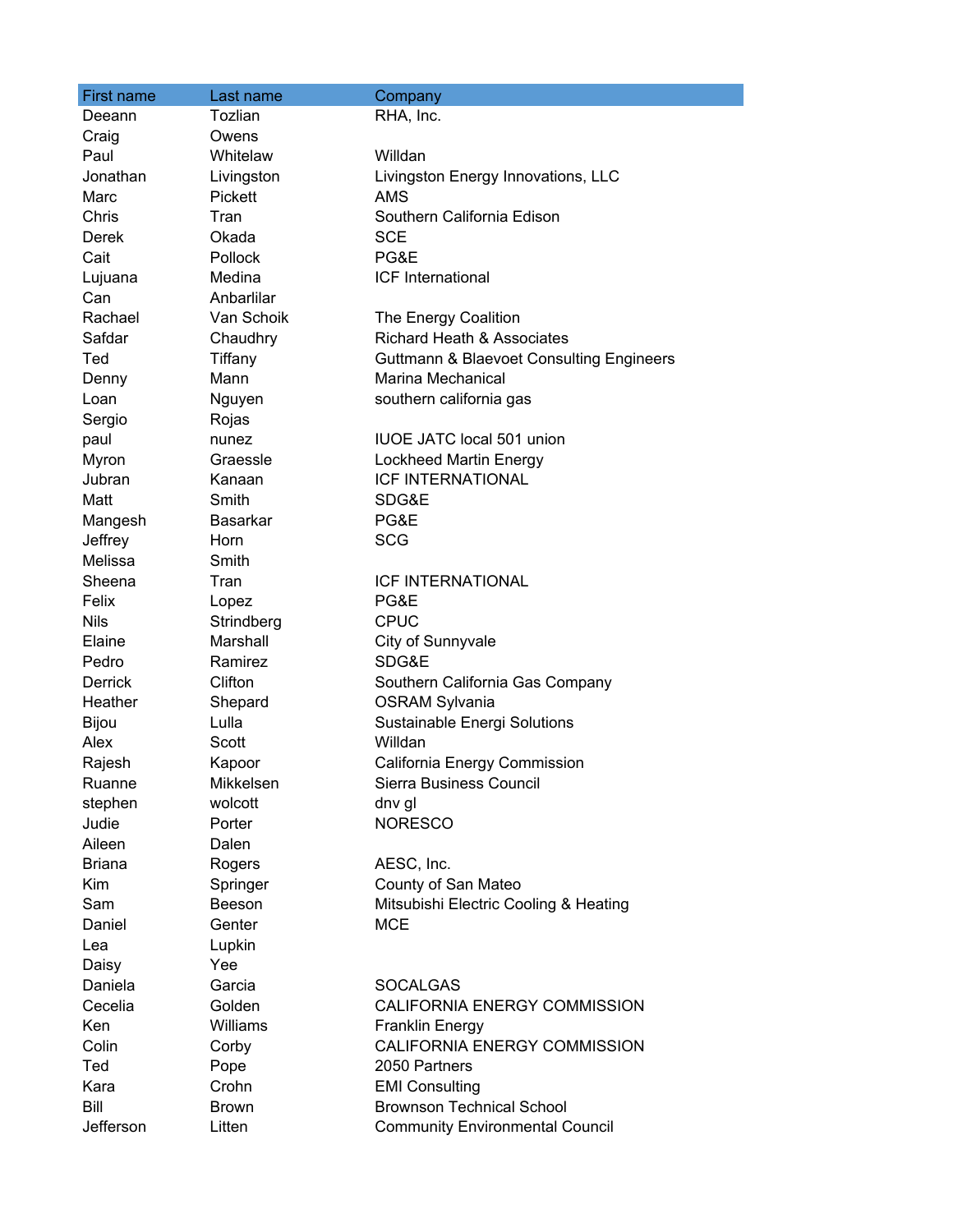Madeline Kostic **ICF** Karen **Herter** Herter Herter Energy Research Solutions Tarun **Kapoor** Pacific Gas & Electric Subid Wagley Kevin McGovern Tendril jim kemper LADWP Susan Munves Civicspark winnie tran tran Sempra Energy Al Gaspari PG&E Amir Ehyai Eric Sikkema Colorado Energy Group Kevin **DeMaster** Mitsubishi Electric Cooling & Heating Bach Tsan SCE Whitney Pope Shayne **Holderby** Honeywell Smart Grid Solutions Mark Allen Allen ACE Contractrors Dimitri Contoyannis Noresco Lynn Benningfield Benningfield Benningfield Group Richard Schorske ZNE Alliance Anne Connor County of San Diego Jan Beange Independent Consultant Roger Woods **ICF** Udi Merhav energyOrbit Harry Charalambides PACIFIC GAS AND ELECTRIC COMPANY Daniel Degu Mark **Johnson** Judicial Council of California Ben Cooper SF Dept of the Environment John Teeter People Power Company Michelle Thomas SCE gleidson ribeiro SEI Nicholas Snyder Nicholas Snyder Consulting Lisa Hannaman Southern California Edison Rochelle Thomas San Joaquin Valley Clean Energy Organization Elizabeth Lowe Barakat Consulting Laurel Lees County of San Diego Alejandra Mejia California Techinical Forum Annette Beitel CALIFORNIA TECHNICAL FORUM STAFF Annette Beitel California Technical Forum Beckie Menten MCE Carol **Yin** Yin Yinsight, Inc. Cynthia Mitchell TURN consultant Darren Hanway SCG David Siddiqui Clearesult Elizabeth Baires SoCalGas erika diamond energyhub George Odero Energywise Engineering & Technical Consulting Jake Oster ENERGYSAVVY Jeanne Clinton CPUC Jeff Hirsch James J Hirsch & Associates Jeorge Tagnipes CPUC Jim Hawley Dewey Square Group Justin LeVeque City of San Jose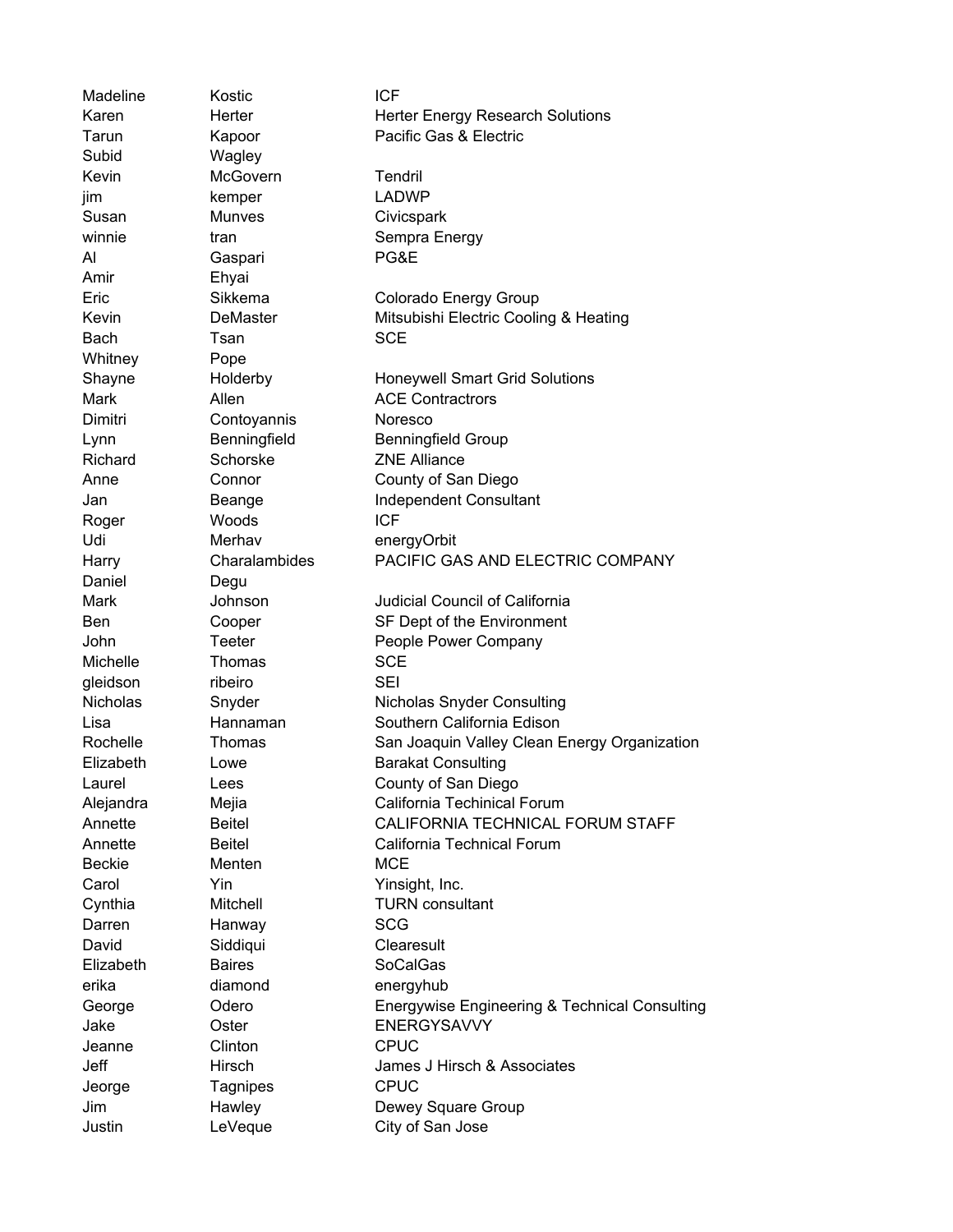| Katie         | Elliott             | <b>MARIN CLEAN ENERGY</b>                      |
|---------------|---------------------|------------------------------------------------|
| Lara          | Ettenson            | <b>NRDC</b>                                    |
| Marc          | Costa               | The Energy Coalition                           |
| Margie        | Gardner             | CA Energy Efficiency Industry Council          |
| Mark          | Hervey              | SOUTHERN CALIFORNIA GAS COMPANY                |
| Mary          | Anderson            | PG&E                                           |
| Michael       | Nguyen              | The Energy Coalition                           |
| Robert        | <b>KASMAN</b>       | <b>PGE</b>                                     |
| Thomas        | Enslow              | ADAMS BROADWELL JOSEPH & CARDOZO               |
| Jessie        | Denver              | CITY AND COUNTY OF SAN FRANCISCO               |
| Abhilasha     | Wadhwa              | CALIFORNIA ENERGY COMMISSION                   |
| Shannon       | Cheng               | PG&E                                           |
| Meghan        | Dewey               | PG&E                                           |
| Sarah         | Farell              | San Joaquin Valley Clean Energy Organization   |
| Matt          | Evans               | <b>SCE</b>                                     |
| <b>Brandi</b> | Turner              | SDG&E                                          |
| Michelle      | Costello            | SDG&E                                          |
| Rola          | Halawanji           | The Energy Coalition                           |
| Renee         | Yarmy               | Port of San Diego                              |
| shaun         | dentice             | <b>CLEAResult Consulting Inc.</b>              |
| Elizabeth     | Oh                  | CENTER FOR SUSTAINABLE ENERGY                  |
| Amy           | Reardon             | CALIFORNIA PUBLIC UTILITIES COMMISSION         |
| <b>Tracy</b>  | Sato                | City of Anaheim, Public Utilities Department   |
| Anne          | Arquit Niederberger | Enervee                                        |
| Benjamin      | Peters              | Correlate Inc.                                 |
| Dave          | Hegarty             | DuctTesters, Inc.                              |
| <b>Kirk</b>   | Oatman              | I'm in Control                                 |
| Victoria      | <b>Bloise</b>       | Ecova                                          |
| Edwin         | Hornquist           | <b>SCE</b>                                     |
| Alex          | Chase               | <b>Energy Solutions</b>                        |
| Lou           | Jacobson            | <b>Redwood Coast Energy Authority</b>          |
| Domenico      | Gelonese            | Embertec LLC                                   |
| Shea          | <b>Dibble</b>       | Enpowered                                      |
| Mark          | Lowry               | <b>WHPA</b>                                    |
| Mushtaq       | Ahmad               | Nexant, Inc.                                   |
| Troy          | Hartmann            | Pacific Energy Service & Facilities, inc       |
| Doris         | Abernathy           | Apogee Interactive                             |
| vasudha       | lathey              | <b>TRC Energy Services</b>                     |
| John          | Morton              | ConSol                                         |
| Kenneth       | Moore               | TEAA, Inc                                      |
| Dan           | Sperber             |                                                |
| Ellen         | <b>Steiner</b>      | <b>Opinion Dynamics</b>                        |
| Rina          | Lopez               | SF Department of the Environment               |
| Ron           | Sugimoto            | SoCalGas                                       |
| Jonathon      | Stage               | Newcomb Anderson McCormick                     |
| Wayne         | Longdon             | <b>Green Home Services</b>                     |
| Kelly         | Seeger              | <b>Philips Lighting</b>                        |
| Johanna       | Fors                |                                                |
| Jim           | Reese               | California Manufacturing Technology Consulting |
| Sharyn        | Barata              | <b>Opinion Dynamics</b>                        |
| Milena        | Usabiaga            | Nexant, Inc.                                   |
| Andrew        | Bevington           | PG&E                                           |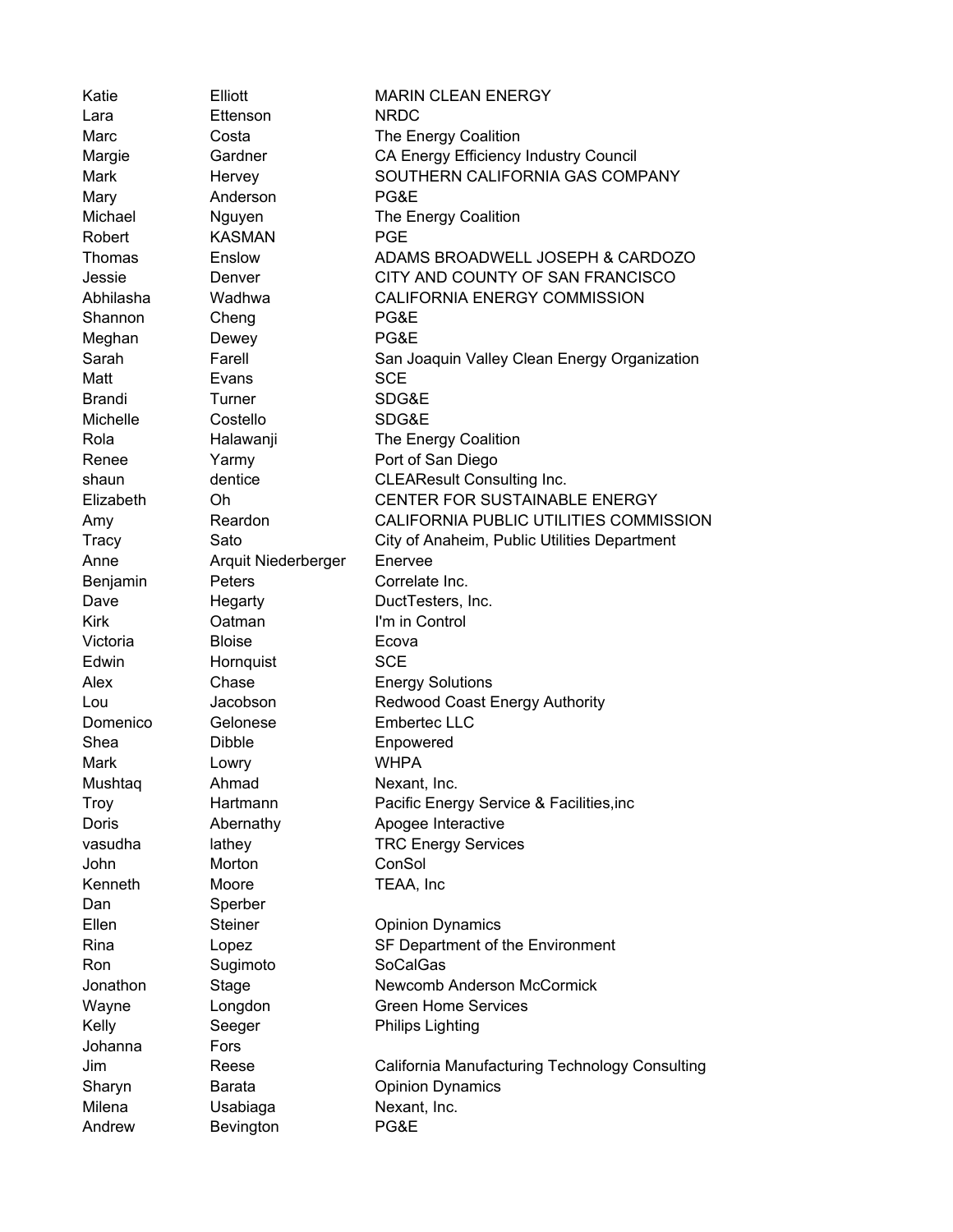| Tianzhen        | Hong                            | <b>LBNL</b>                                                             |
|-----------------|---------------------------------|-------------------------------------------------------------------------|
| John            | Teeter                          | Maalka                                                                  |
| Hector          | Uriarte                         | Proteus Inc.                                                            |
| Pat             | Watts                           | <b>FCI Management</b>                                                   |
| Jennifer        | Holmes                          | <b>EMI Consulting</b>                                                   |
| Dave            | Intner                          | <b>SCE</b>                                                              |
| Christine       | Baginski                        | <b>ASWB Engineering</b>                                                 |
| Julie           | Castro                          | Chai Energy                                                             |
| Mark            | Cherniack                       | <b>MJC Consulting</b>                                                   |
| Robert          | <b>Mowris</b>                   | Verified Inc.                                                           |
| Lowell          | Chu                             | CITY & COUNTY OF SAN FRANCISCO                                          |
| Hedi            | Razavi                          | Keewi Inc.                                                              |
| Michelle        | Vigen                           | CA Efficiency + Demand Management Council                               |
| <b>Bruce</b>    | Ray                             | Johns Manville                                                          |
| <b>Barbara</b>  | Hernesman                       | SynergyNexGen                                                           |
| Matt            | Henkelmann                      | FESS Energy, Inc.                                                       |
| Jeff            | Schlegel                        |                                                                         |
| Regina          | Marston                         | Plan A PR & Marketing, Inc.                                             |
| Corey           | Grace                           | <b>Resource Innovations</b>                                             |
| Kevin           | Kane                            | Direct Technology                                                       |
| <b>Ben</b>      | Lipscomb                        | <b>National Comfort Institute</b>                                       |
| Brad            | Kates                           | <b>Opinion Dynamics</b>                                                 |
| Kelly           | Hedges                          | <b>ICFI</b>                                                             |
| Deborah         | Elliott                         | Napa County                                                             |
| <b>Brent</b>    | Locke                           | <b>EnerGtech Experts</b>                                                |
| Joel            | Gilbert                         | Apogee Interactive                                                      |
| Mike            | Hodgson                         | ConSol                                                                  |
| Sophia          | Hartkopf                        | <b>TRC Energy Services</b>                                              |
| Narcisa         | Untal                           | County of Solano                                                        |
| Warren          | Lupson                          | Lupson & Associates LLC                                                 |
| Elizabeth       | DeSouza                         | Felton Bay Logistics, LLC                                               |
| Chris           | Walker                          | <b>CAL SMACNA</b>                                                       |
| Joe             | Giarrusso                       | <b>BUILD IT GREEN</b>                                                   |
| Robert          | <b>Brunn</b>                    | <b>SCE</b>                                                              |
| kate            | zeng                            | SDG&E                                                                   |
| Michael         | Callahan                        | <b>MCE</b>                                                              |
| Skanda          | Ramesh                          | Capgemini                                                               |
| Margaret        | <b>Bruce</b>                    | <b>Local Government Commission</b>                                      |
| Cesar           | <b>Rios</b>                     |                                                                         |
| Richard         | Lord                            | Carrier                                                                 |
| Rebecca         | Eaton                           | <b>ICF</b>                                                              |
| Ying            | Wang                            | Okapi Architecture Inc.                                                 |
| Alok            | Singh                           |                                                                         |
| Andrea          | Altmann                         |                                                                         |
| Ellen           | Zuckerman                       |                                                                         |
| Peter           | <b>Black</b>                    | Schlegel & Associates<br>ecobee                                         |
|                 |                                 |                                                                         |
| Jane<br>Matthew | <b>Peters</b><br><b>Skolnik</b> | Research Into Action, Inc.                                              |
|                 |                                 | Los Angeles County Office of Sustainability<br>Pacific Gas and Electric |
| <b>Brendan</b>  | Havenar-Daughton                |                                                                         |
| Gary            | Gockel                          | <b>Gary Gockel</b>                                                      |
| Paul            | Deang                           |                                                                         |
| Peter           | Turnbull                        | PG&E                                                                    |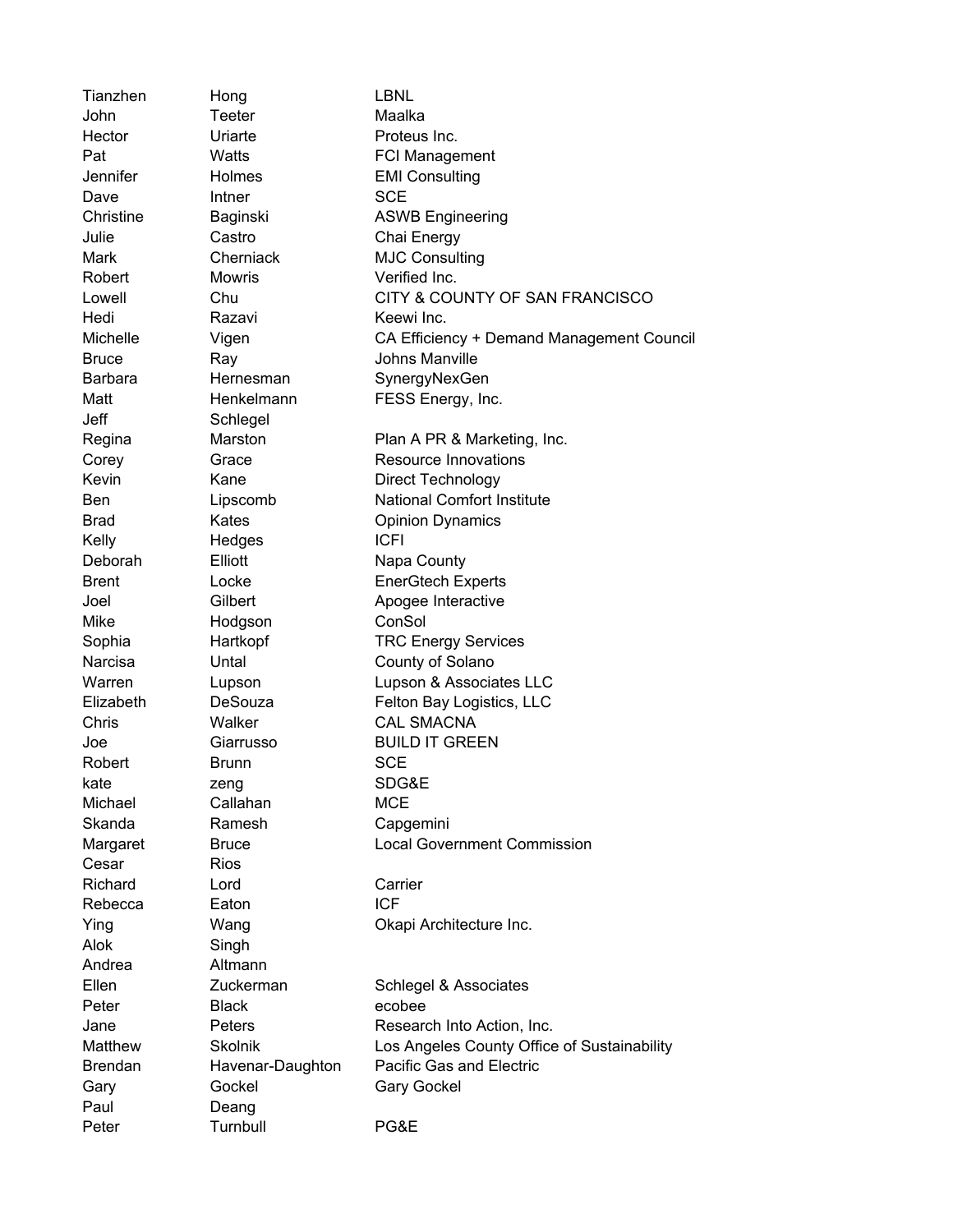Alice Liddell Bryan Jungers E Source Joseph Button Association of Monterey Bay Area Governments Don Tanaka So.Cal.Pipe District Council 16 (UA) Lloyd Kass Lime Energy Kenneth Smokoska Payam Bozorgchami C.E.C Beth Karlin SEE Change Institute Chris Nanson SDG&E Martin **Bond CESC** Cori Jackson CLTC - UC Davis VALERIE KEISLER State of CA DGS Tom White Eden Housing Inc. Dan Suyeyasu CodeCycle Tom Downey Meg Lester CC Co-Chairs CC Facilitator kimberly conley pg&e Jeremy Kraft EMI Consulting don arambula don aramubla consulting Sarina Uriza Dito PG&E Dave Bond **PG&E** Phil Barnes Benningfield Group, Inc. Eric Dubin Mitsubishi Electric Cooling and Heating Terri Meyer Pacific Gas & Electric Richard Beadle NEXANT Marissa Barrera SCE Kit Cole Cole Kit Cole Consulting Abhijeet Pande TRC Siva Gunda UC Davis Energy Efficiency Center Meg Waltner Arup Michelle Sim SoCalGas Tom Kunhardt Correlate Inc Gary Barsley SCE Kevin **Armstrong COUNTY OF SANTA CLARA** Rachel Kuykendall Sonoma Clean Power Evelyn Lee PG&E Sean Mackay PG&E Anthony Serres Philips Lighting Ahmad Ganji BASE Energy Kathryn Kriozere Small Business Utility Advocates Clay Luthy EnergySavvy Shelby Gatlin CalCERTS, Inc. Renwick Paige **Energy Infrastructure Partners** Karin **Burns** Burns Build It Green Joanne O'Neill CLEAResult Suzanne Foster Porter Kannah Consulting Gary Shushnar SCE Rodney Williams Embertec USA Sumeeta Ghai Center for Sustainable Energy Corban Lester Willdan Energy Solutions